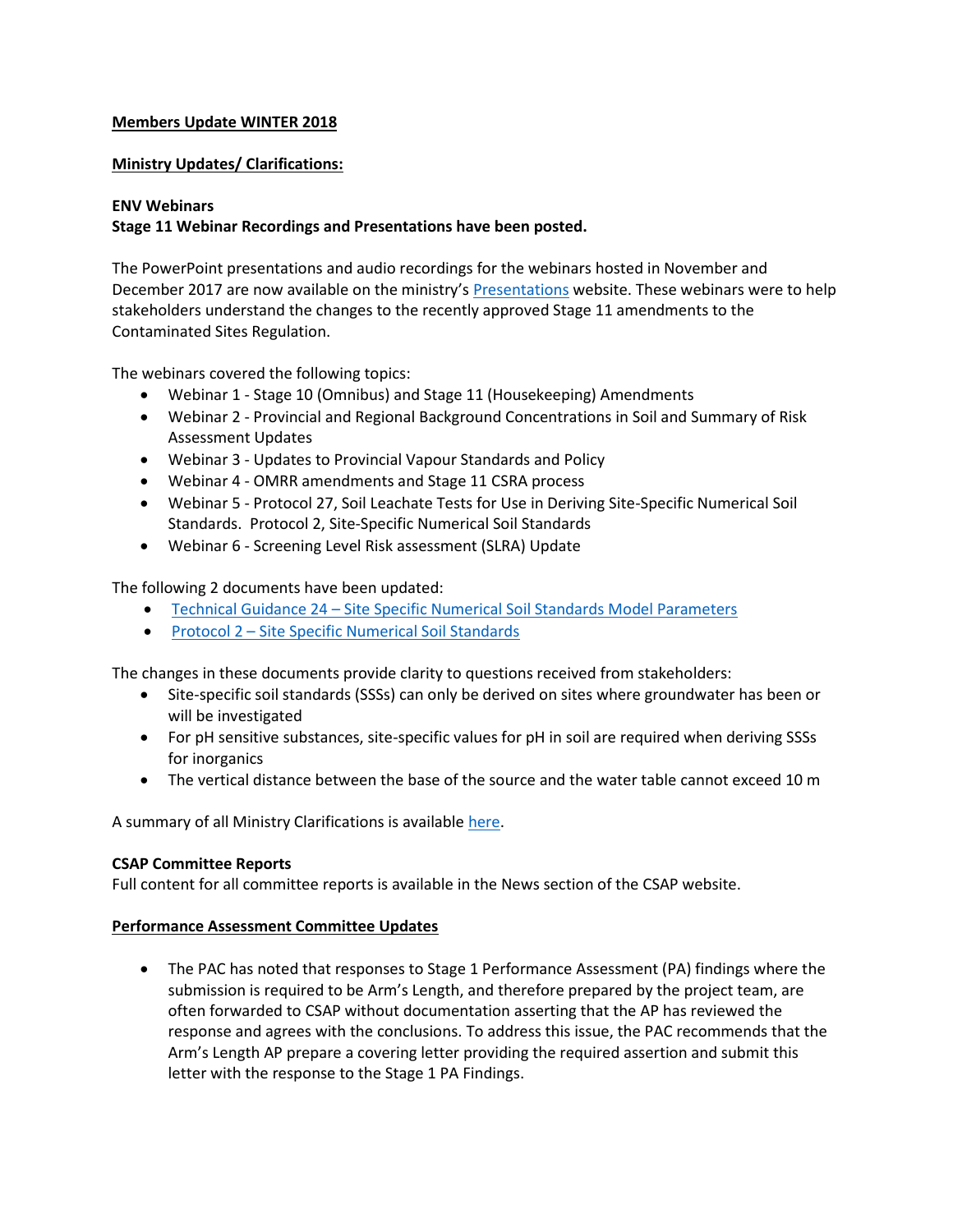- The PAC provides the following comments based on recent lessons learned from performance assessments:
	- o Ensure that APECs and associated PCOCs from previous investigations, conducted either by the AP's own firm or other's work, are clearly identified and assessed. If the current work seeks to discount the APEC/PCOCs then ensure that sufficient technical rationale is provided.
	- o Modelling to demonstrate delineation of contamination is not permitted. Practitioners are encouraged to provide data demonstrating delineation in a straightforward manner so that reviewers can easily confirm delineation. One such way to do so would be to include tables in the PSI/DSI similar to those in the SoSC to show the progress of investigation and remediation findings.
	- $\circ$  When vapour contamination is carried forward into a risk assessment, and vapours are concluded to meet risk-based standards based on assumed building types/features or controls, such assumptions/controls should be listed in both Clause 1 and 2 of Schedule B of the CofC.
- **Submissions Summary:**
	- o **Submissions received prior to Oct.31st, 2017:**  43 submissions are sitting with ENV 31 of them – Detailed Risk 9 have yet to be assigned to the director
	- o **Submission Received after Nov.2st, 2017:**  8 submissions

# **Detailed Administrative Screening Update**

### **Omnibus Submissions:**

While the Detailed Screeners are still working to process the backlog of Pre-Omnibus Submissions, new Submissions under the Omnibus Standards and Guidance are now being received. The Detailed Screening Spreadsheets have been updated to reflect appropriate references to the revised protocols, guidance and regulation but are generally cosmetic in nature. The Annotated Summary of Site Condition is also in the process of being updated so please check back regularly on the CSAP Society "Make a Submission" webpage for the latest version.

CSAPs making submissions should check with CSAP to insure they are using the latest instrument and cover letter templates. In particular, the listing of substances along with their CAS numbers is to be submitted in tabular format following the example template which can be obtained from CSAP on request.

CSAPs using PAAD attenuation factors should be aware that a signed letter from a professional engineer is required to confirm mechanical ventilation systems as per TG4 and this letter should be included as a separate document and included as part of the screening package.

### **Technical Review Committee Updates:**

Each year CSAP allocates a portion of its revenue to fund special projects that will support our members and the Ministry in advancing the Contaminated Sites Profession. If you have an idea for an R&D project,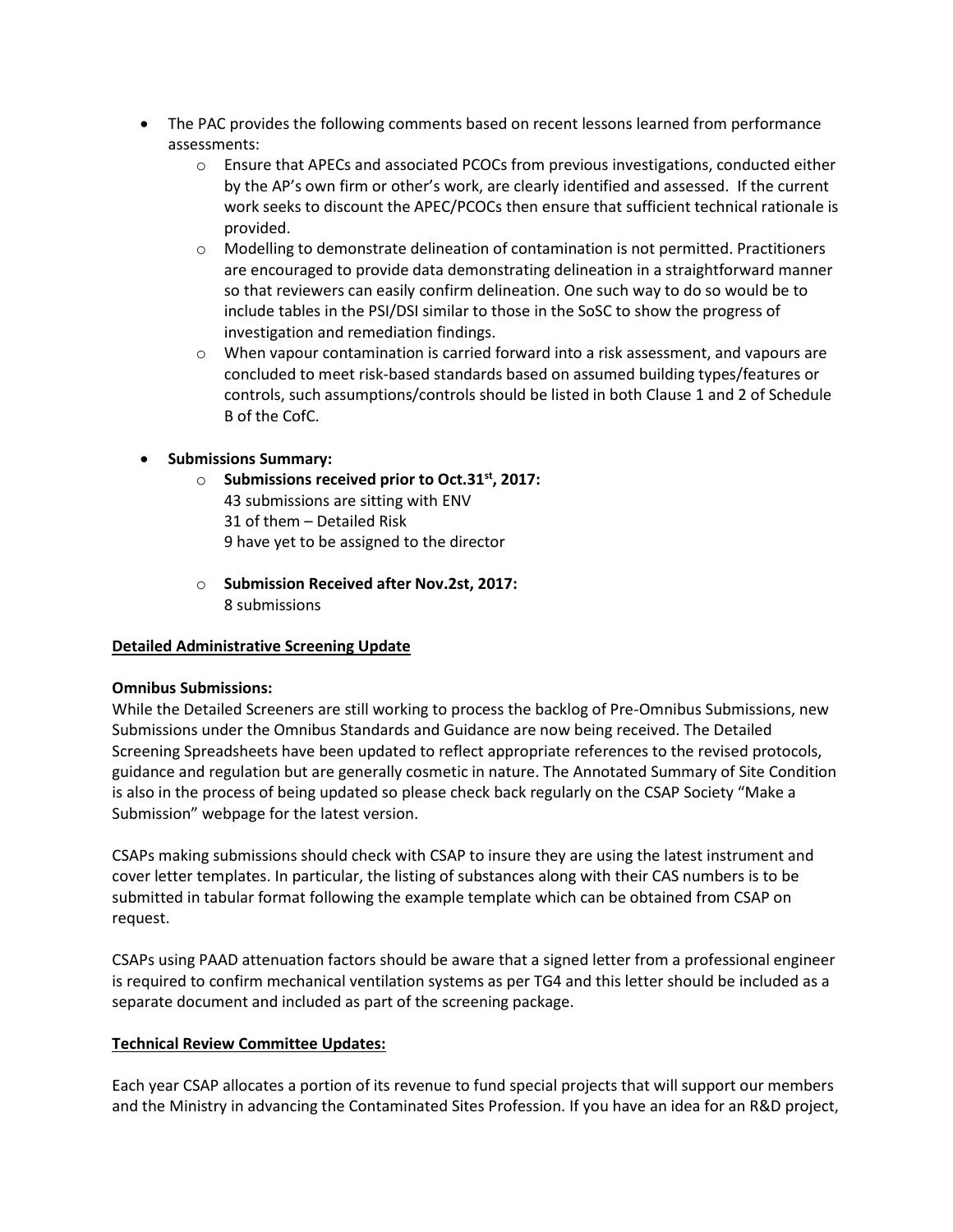please submit it to the Technical Review Committee (TRC) for consideration. [Attached](https://csapsociety.bc.ca/wp-content/uploads/OUTLINE-RD-prop-to-TRC-template-2018-19.doc) is the format to use to submit your idea. If your idea gets short-listed, then you may be asked for more details. **Deadline is March.26th, 2018.**

## **Membership Updates:**

- Examinations were written the week of February  $4<sup>th</sup>$  with a total of 14 candidates sitting the exams (i.e., 6 new applicants, 5 previous and 2 renewing members). Exam results will be provided to candidates in March.
- Records of Continuing Professional Development (CPD) hours for 33 renewing members were reviewed by the committee with records of 3 members being subject to audit. We still getting additional information from some.
- The committee is updating the Membership Guidelines, Application Guidelines and Application Forms in order to improve clarify and streamline the application review process. Highlights of updates will be provided when all changes have been approved by the board.
- A list of Frequently Asked Questions (FAQ) will be compiled as a resource for new applicants.
- Associate members have been given access to the Members Portal and CSAP Map Tool on the CSAP website.

## **Professional Development Committee Updates:**

The PD Sub-Committee has a number of exciting items to share!

- **The AGM** Please join us June 6<sup>th</sup> for the CSAP Society's Annual General Meeting. Stay tuned for more details!
- **Members Discussion Forum** Do you have a question or issue that you may wish to share with other APs? We are currently looking at various platforms to facilitate a CSAP Members Forum, and are now in the "testing phase." Any comments or suggestions most welcome!
- **CSAP Website** Our website is undergoing a refresh! We listened to your feedback and plan to launch an easy-to-use new website in the Spring!
- **Webinars** No, we haven't forgot about these! Stay tuned for upcoming webinars this May and June on the new Submission Manager, amount other topics!

# **CSAP News:**

 For planning purposes, the Executive Committee would like to request the number of expected submissions within the next fiscal year. Please take 30 seconds to answer this question[: click](https://www.surveymonkey.com/r/7Z3XBDT)  [here.](https://www.surveymonkey.com/r/7Z3XBDT)

### **CSAP Event Calendar:**

# **AGM & PD Workshop**

June.6<sup>th</sup> SFU Segal Graduate School of Business 500 Granville Street, Room 1200-1500 [Registration open](https://csapsociety.bc.ca/events/)

### **Industry Event Calendar:**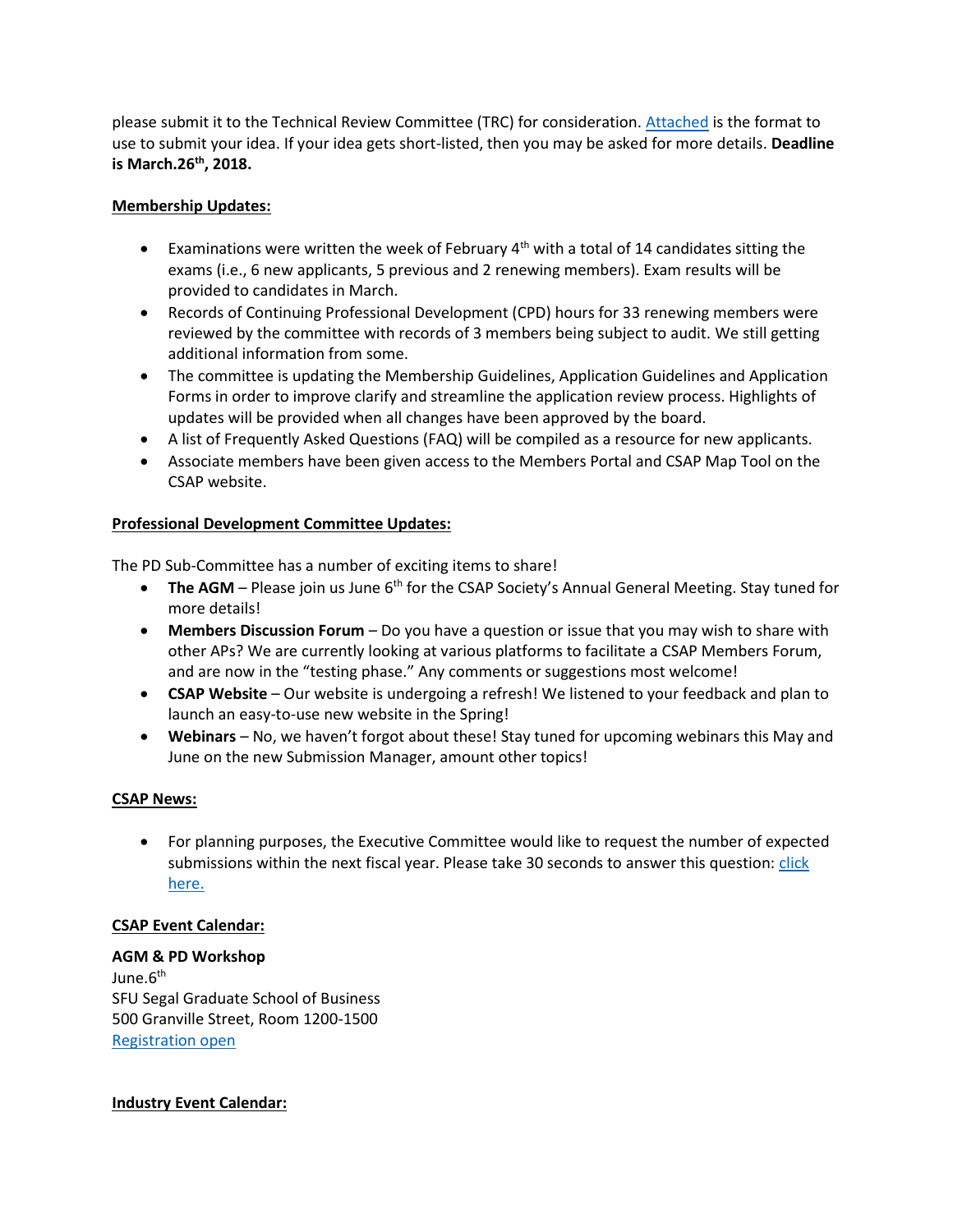### **LAST CHANCE!**

**Storage Tank Regulations Information Sessions -** Focus on 2017 Amendments-with an Overview [link]

**45th CEW Canadian Ecotoxicity Workshop** Sept.30 – Oct.3 Sheraton Wall Centre [More info here](https://ecotoxcan.ca/)

#### **GeoEnviroPro 2018 Winter/Spring Training Program**

As contaminated site practitioners, we know how important it is to stay up-to-date. The GeoEnviroPro Winter/Spring program has been designed to provide the professional training you need. The program includes FREE weekly Talks for sharing of experience and innovation by contaminated site experts, monthly extended training webinars with certificate of professional development, and some face-toface workshops and symposiums.

GeoEnviroPro Talks: Join us for 1/2 hour each Wednesday for insightful and focused Talks on critical issues to practicing professionals today. These sessions are *FREE!* **For more info and sign up click** [HERE](http://geoenviropro.com/gprotalks/)

**Certificate Training Webinars:** Starting in February, sign up for monthly multi-session training webinars on selected topics and earn professional training certificate in topics such as:

- Dry cleaning Investigation and Remediation March 6 & 8 **Sign up** [HERE](http://geoenviropro.com/events/dry_cleaner/)
- Forensic testing for PAH and PHC March 20 & 27
- Soil investigation planning and field methods April 17 & 24

**Workshops and Symposium:** *NEW!* Livestreaming of Face-to-Face Workshop and Symposium. These events will be held at our home location of Vancouver, Canada. New this year is the option of on-line participation through the livestreaming of presentations. This option will allow participation by those not able to join us Face-to-Face. The events include:

**April:** *FIELD SCHOOL FOR SOIL SAMPLING*

*Beef up your knowledge of soil investigation! The field school is a companion to the webinars on investigating soil contamination, and includes demonstration of tried and true, as well as innovative sampling methods.* 

- **April 26:** *RISK SOLUTIONS FOR CONTAMINATED SITES: AN EXPOSITION OF CASE STUDIES We have used risk-based solutions for contaminated sites in BC for over 25 years – it is time to profile and share our learnings! This Expo will feature case studies where risk assessment and risk management (RA/RM) have been used effectively.*
- **June:** *CONTAMINATED SITE REGULATION UPDATE IN BRITISH COLUMBIA Major amendments to the Contaminated Sites Regulation and guidelines were introduced November 1, 2017. What has the impact been? Find out from experts and regulators.*

### **VISIT OUR WEBSITE FOR MORE INFORMATION -** [HERE](http://geoenviropro.com/)

### **In The News:**

[The cost of pollution is much higher than we think.](https://www.theglobeandmail.com/report-on-business/rob-commentary/the-cost-of-pollution-is-much-higher-than-we-think/article37254797/)